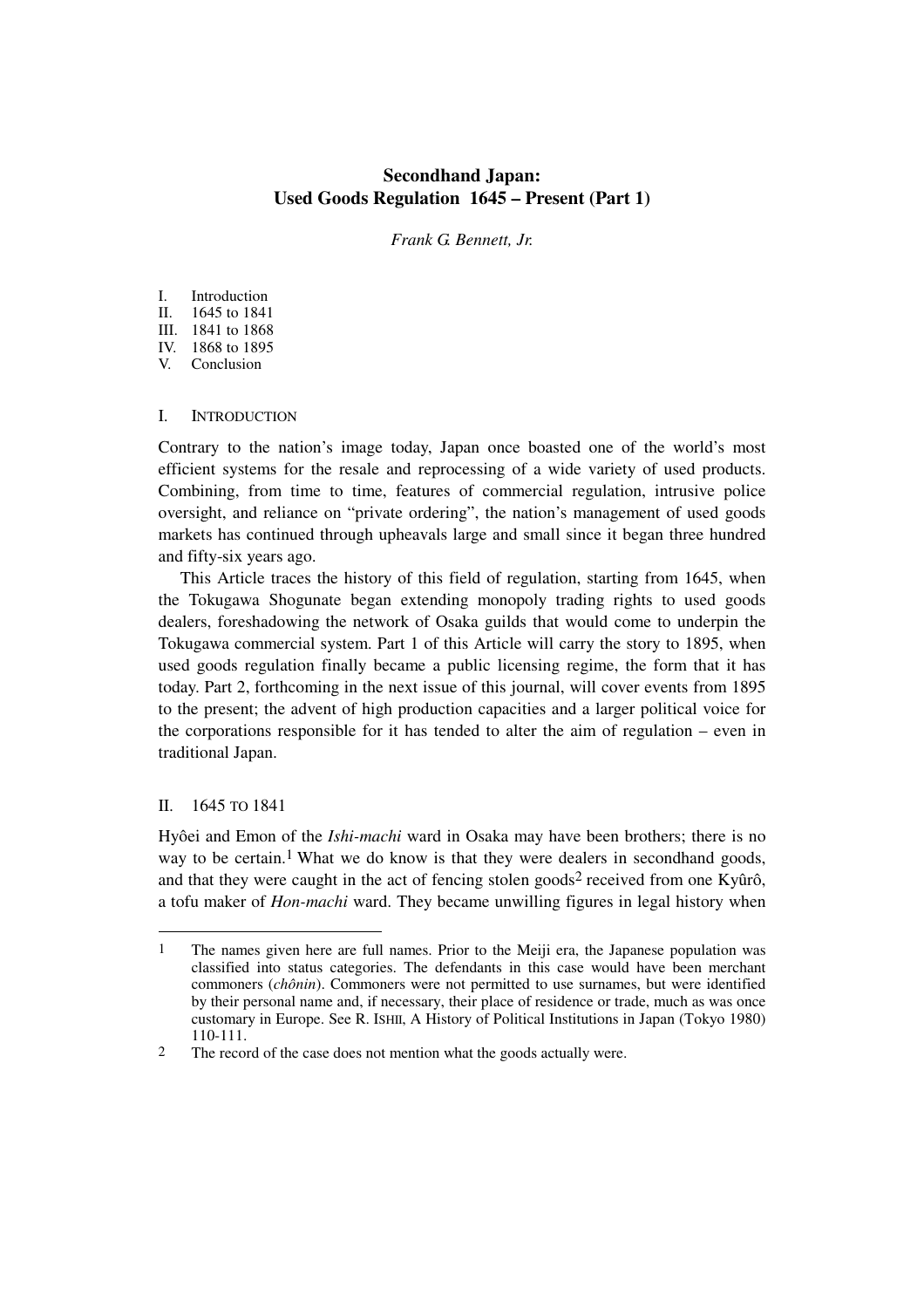the original thief was arrested, confessed under torture, and gave their names to the police. In a judgment handed down on 17 May 1645, the court proclaimed a new regulatory regime for the used goods dealers of Osaka and, as if to underline the importance of this new arrangement, sentenced Hyôei and Emon to death.<sup>3</sup>

From the judgment we can infer that the used goods trade had attracted a significant following in Osaka in the early years of Tokugawa, and that by 1645, secondhand dealers had independently formed self-governing gangs, or associations.4 The court's order was not implemented as a command (*ofure*),5 but as a set of charter regulations

<sup>3</sup> A transcription of the judgment and attached regulations are reproduced in ÔSAKA-SHI SANJI-KAI (ed.), *Ôsaka shishi* 3 [History of the City of Osaka 3] (Tokyo 1911) 13-14.

<sup>4</sup> See H. KUROBANE (ed.) *Ôsaka shôgyô shiryô shûsei* 1 [Compilation of Historical Materials on Trade in Osaka 1] (Osaka 1934) 162. The licensing and regulatory scheme applied to these guilds with the judgment of 1645 which had been preceded by a similar arrangement for pawnbrokers. S. KODA, *Koda Shigetomo chosaku-shû* 1 [Collected Works of Shigetomo Koda 1] (Tokyo 1934) 200. The earliest reference to a Tokugawa order addressed to pawnbrokers is from Kyoto in 1622. R. SHIBUYA ET AL., *Nihon no shichiya* [Japanese Pawnbrokers] (Tokyo 1982) 93. In 1629, a further Kyoto edict adds to the duty to assist police a requirement that pawnbrokers check the address and other personal details of the people with whom they do business. *Id*. In Osaka, the earliest surviving direct evidence of regulation appears to be the charter of 1642. See *id.*, 155; ÔSAKA-SHI SANJI-KAI, *supra* note 3. The earliest extant evidence of anti-theft regulation in Edo is a 1658 circular to pawnbrokers (*shinabure*) describing stolen goods to be watched for. SHIBUYA, *supra*, 13. The pawnbroking license and its role in discouraging theft may well have local precursors still further back in time, before the settlement of 1600 that established the Tokugawa order; but the dates above have been established on the basis of surviving records.

<sup>5</sup> An odd assertion often made about the Tokugawa order is that access to its laws was a privilege reserved to an administrative elite. See, e.g., H. ODA, Japanese Law  $(2^{nd}$  edition, Oxford 1999) 19-20 ("It is interesting to note that the second part of the *osadamegaki* was a secret code, accessible only to three commissioners and other senior officials of the Shogunate: it was considered unnecessary to let ordinary people know the contents of the code."). In fact, no society can hope to achieve a high degree of integration without informing its members of the rules they are expected to follow, and Japan was never an exception. In areas under the direct control of the Shogun, edicts – mostly prohibitions – were promulgated as *ofure*, a term which means literally "to disseminate". *Ofure* could originate from the center of the Shogunate or at the regional level. In either case, they were distributed downward through the Shogunate's administrative apparatus, and were meticulously communicated to target populations. If so ordered, these instruments were read out loud to neighborhood squads at the lowest level of administration, and affixed with the seals of the listeners. Knowledge of *ofure* was not assumed, and the entire dissemination process was repeated at intervals for many of them, as if to hammer the message home. (Similar practices were followed in the domains that remained beyond the direct control of the Shogunate.) In 1742, the eighth Shogun, Yoshimune, ordered the production of a compendium of *ofure* issued between 1615 and 1743. The effort, which essentially ran the dissemination process in reverse, soliciting copies from the offices through which they had first been routed, collected 3,550 individual edicts. Three other collection efforts were mounted before the end of Tokugawa rule. This material – all of which was most certainly conveyed to ordinary people, some of it *ad nauseum* – is an important part of the historical record of the Tokugawa period. Misunderstanding can arise from the fact that the latter half of the *o-sadamegaki*, a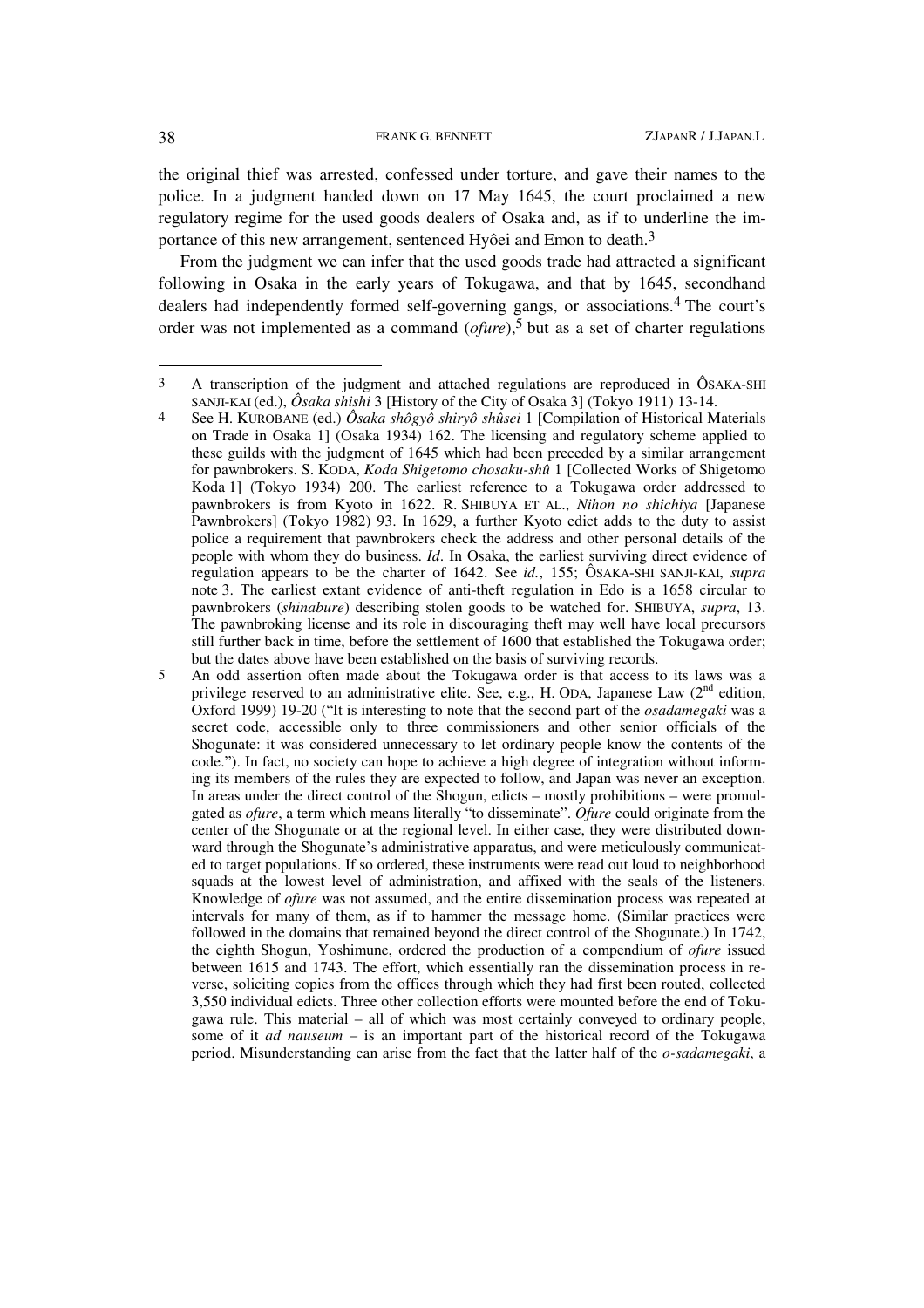(*tegata*) 6 to which the members of these associations were a party. The regulations included the following provisions:7

- Trade associations were recognized as self-governing guilds, with bosses (*toshiyori*) responsible for the discipline of their rank and file, and serving as liaison between the guild and the government.
- Government authorities undertook to punish traders not licensed by the trade guilds.
- Traders were to make purchases only during daylight hours.
- Purchases at samurai households were to be witnessed by another member of the same household.
- Purchases at commoner households were to be witnessed by neighbors.
- Purchases at the buyer's residence were to be made with opportunity for consultation with members of the buyer's neighborhood squad,  $8$  or with his immediate neighbors.
- Traders were banned from putting up travelers in their dwellings.
- Purchases at the roadside were forbidden.
- Members of the neighborhood squad<sup>9</sup> to which a trader belonged were to be held liable for any violation of these rules, in equal degree with the trader himself.

much smaller compendium of rules and precedents for judgment prepared under Yoshimune, was restricted to elite administrators. While the *ofure* look and feel less like what is taught in modern law schools than the provisions of the *o-sadamegaki*, anyone wanting to understand what the Tokugawa regime had to offer in the way of a legal system cannot safely ignore either. In English, see Y. HIRAMATSU, Tokugawa Law – translated by D.F. Henderson –, in: Law in Japan 14 (1981) 1, 7-10 (note that this source does not treat the important practice of oral transmission and confirmation by seal). In Japanese, see N. HOZUMI, *Hôritsu shinka-ron* 2 [On the Development of Law 2] (Tokyo 1924) 196-197. Contemporary copies of three Tokugawa-era orders, bearing the black seals of the small group of commoners for whom each was prepared, are on file in the Nagoya University law library.

- 6 In modern Japanese, the word *tegata* denotes a promissory note or banker's draft. This usage (which had already attained frequency in early Tokugawa) is derived from the more general meaning of a signed memorandum of understanding, in which it was used here.
- 7 Transcriptions of the text of the original charters can be found at ÔSAKA-SHI SANJI-KAI, *supra* note 3, 13-15. See also ÔSAKA-SHI SANJI-KAI (ed.), *Ôsaka shishi* 1 [History of the City of Osaka 1] (Tokyo 1911) 352-353.
- 8 "Neighborhood squad" renders *gonin-gumi* (literally "five-person group"). The Tokugawa Shogunate can be thought of as a feudal police state, and the squads as mutual surveillance cells. Neighboring commoner, merchant and samurai households in Tokugawa villages and cities were grouped into squads of five by the authorities (with some regional variation), without reference to the social rank of the occupants. Vicarious liability for offenses committed by fellow members, as found in the secondhand dealer charter regulations, provided a powerful incentive for ratting on one's neighbors. The neighborhood squad system was first introduced by Toyotomi Hideyoshi to suppress the spread of Christianity. It appears to have been a more important tool of enforcement in the fierce years of early Tokugawa than in later times. See J.W. HALL (ed.), Cambridge History of Japan, Vol. 4 (Cambridge 1991) 172, 177; D.B. SIMMONS, Notes on Land Tenure and Local Institutions in Old Japan (edited by J.H. Wigmore; reprinted edition, Tokyo 1979) 95-100.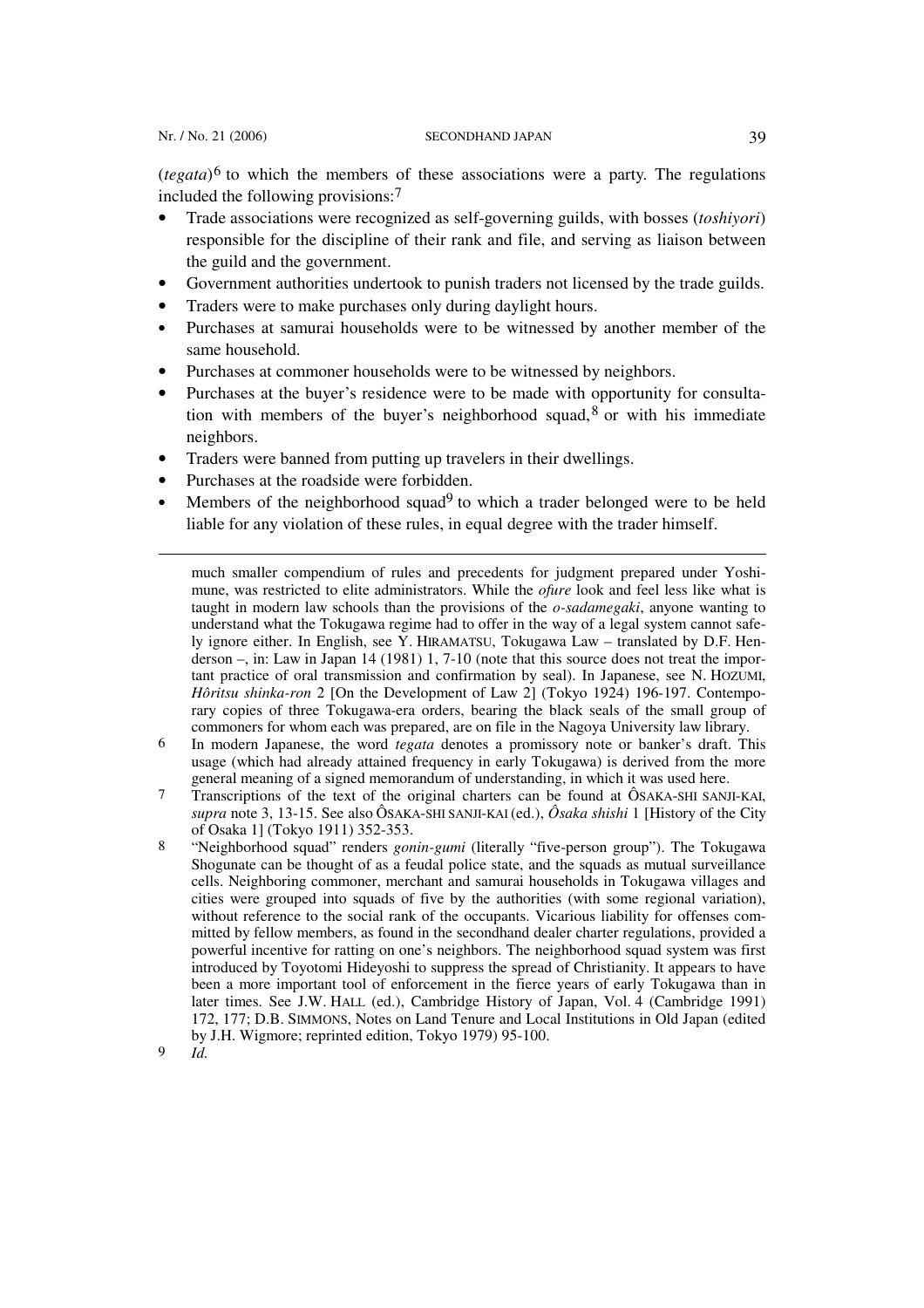This regulation was introduced into a Japan that could not travel. The Tokugawa regime followed the longstanding feudal practice of restricting the mobility of commoners.10 This, together with the nation's modest transport infrastructure (also a product of policy) prevented the secondhand trade from simply moving out of Osaka in response to this change in the business climate there.<sup>11</sup> Apart from transport restrictions, the licensing arrangement struck with the Osaka authorities had its advantages under the conditions of the time, as subsequent developments would show.

In 1645, the trade was divided into a number of fraternities, $12$  with the bosses at the head of each fraternity serving as liaison between government (which is to say, the Tokugawa police) and members of the trade. The aim of the police was to reinforce policing efforts, but the regulations show signs of political accommodation with their target population.13 The secondhand dealers' charters would have directly affected at least a thousand individual dealers, whose names and seals accompanied the original charters.14 The sheer numbers involved, together with the contractual form of promulgation, suggest that a significant amount of groundwork was done to prepare for the introduction of these instruments. It appears that the regulations sought to co-opt existing organizational structures as agents through which to leverage policing efforts. This was a strategy at which the Tokugawa regime would prove to be particularly adept.<sup>15</sup>

Entry into the secondhand trade was not restricted by the charters. Because there were multiple fraternities, and because total membership numbers in each was not fixed,16 dealers would have been unable to control competition among themselves.

 $\overline{\phantom{a}}$ 

<sup>10</sup> See*,* e.g.*,* HALL, *supra* note 8, 173

<sup>11</sup> In other environments, of course, regulations of this kind can be driven by a nimbyist intention to provoke precisely that response.

<sup>12</sup> At the time of the original charters, records show an initial cohort of 13 bosses from the "13 fraternities association" and six from the "*Nakagai* and the *Uwamachi* used goods association" under the first charter (the latter appears to refer to a single organization), and two from the "Metal scrap and used tools association" under the second. ÔSAKA-SHI SANJI-KAI, *supra* note 7, 352-353.

<sup>13</sup> Some sources interpret the *kabu-nakama* (uncritically in my own view) as raw expressions of police authority (in the case of pawnbrokers and secondhand dealers) or of capital (in the case of the commercial associations established later). See, e.g., M. MIYAMOTO, *Kabunakama no kenkyû* [A Study on *Kabu-nakama*] (Toyko 1958).

<sup>14</sup> This is a conservative estimate. See *infra*, text accompanying notes 19-21.

<sup>15</sup> The Osaka authorities were unwittingly ahead of their time; with the benefit of multivariate regression analysis, Professors Milhaupt and West would visit this very same cutting edge three and a half centuries later in the pages of the Chicago Law Review. See C. MILHAUPT / M. WEST, The Dark Side of Private Ordering: An Institutional and Empirical Analysis of Organized Crime, in: The University of Chicago Law Review 67 (2000) 41.

<sup>16</sup> KUROBANE, *supra* note 4, 163.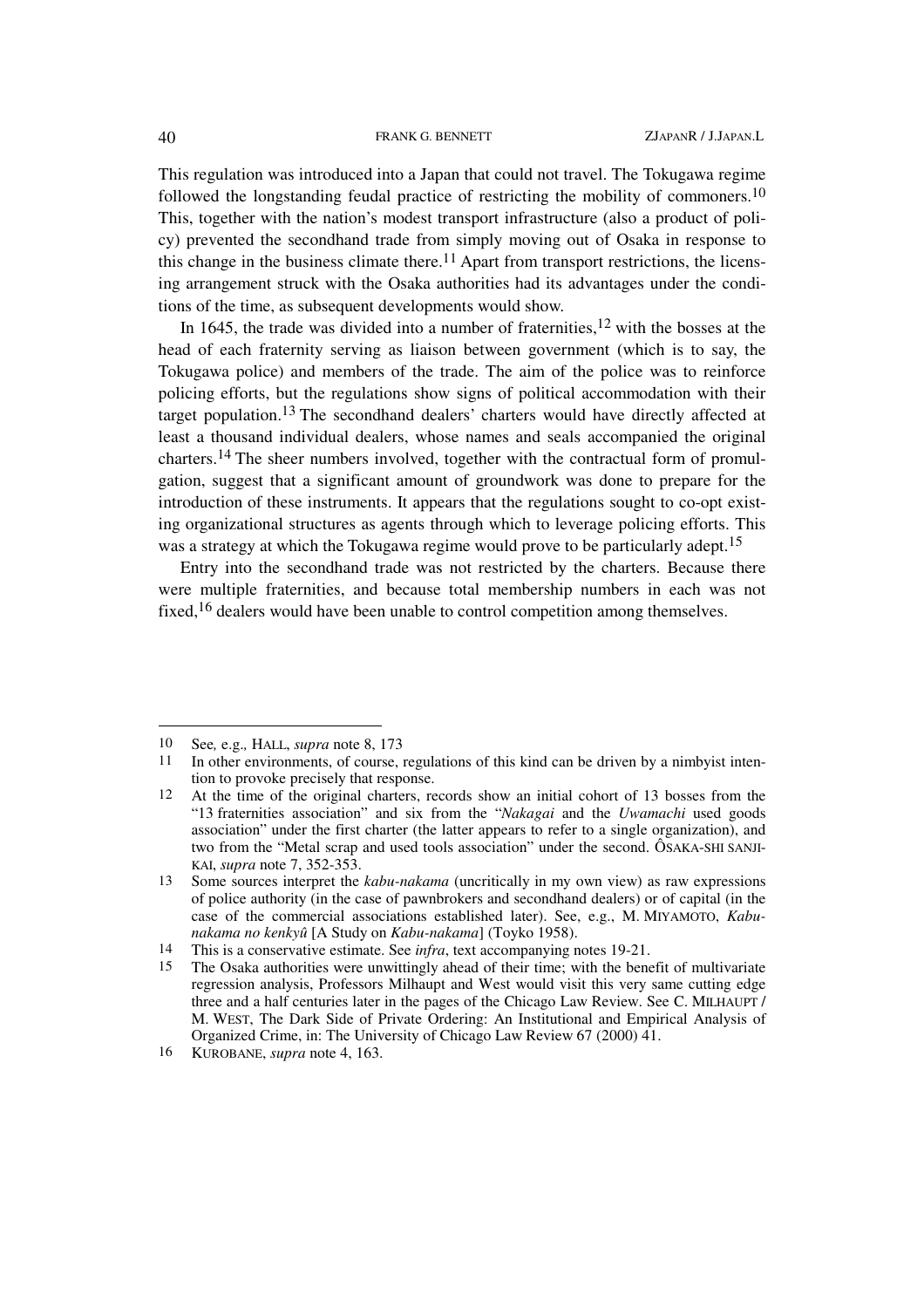However, dishonest traders could now be expelled with official backing; and as a result, the bosses at the top of the fraternities within the guild would have derived enhanced authority from their association with the police. Official recognition thus created conditions favorable to the development of (relatively) cohesive business associations, of a sort.

There is evidence that the secondhand dealer guilds managed to improve their economic position through official recognition. In common with the other *kabu-nakama*, secondhand dealers enjoyed what amounted to a right to petition for injunctive relief against unlicensed traders.<sup>17</sup> Because this right was regularly exercised,<sup>18</sup> we may infer that the trade was lucrative enough to attract opportunistic entrants, and that the guilds found the petition process a useful tool for fending them off. Even allowing for the pretty-nearness of Tokugawa population data, it seems clear that the trade thrived as the Osaka economy expanded in the latter half of the  $17<sup>th</sup>$  century and the first half of the  $18<sup>th</sup>$ . A census of 1688 shows 2,791 total members;<sup>19</sup> a census approximately thirty years later shows a population of  $6,643;^{20}$  and another from 1764 shows  $6,791.^{21}$  After this, numbers appear to have grown slowly to perhaps a maximum of  $10,000$  traders.<sup>22</sup> To help put the overall scale of the industry into perspective, set these figures against samples from official population data:  $287,891$  residents in  $1679,23374,498$  in  $1719,24$ 377,729 in 1789.25 Even allowing for considerable undercounting in the latter figures, the recycling of goods and scrap metal appears to have occupied between 1% and 2% of the urban population at any given time.

<sup>17</sup> See KODA, *supra* note 4, 198.

<sup>18</sup> The standard history of Osaka notes protests against unlicensed traders filed in 1715, 1730, 1732 and 1735, and a protest against the contemporary equivalent of community flea markets in 1794. ÔSAKA-SHI SANJI-KAI, *supra* note 7, 764; ÔSAKA-SHI SANJI-KAI, *Ôsaka shishi* 2 [History of the City of Osaka 2] (Tokyo 1911) 121. Given the peripheral nature of the secondhand trade and the frequency of fires in Tokugawa cities, it is safe to assume that this is only a partial list of petitions filed.

<sup>19</sup> ÔSAKA-SHI SANJI-KAI, *supra* note 7, 550.

<sup>20</sup> ÔSAKA SHÔKÔ KAIGI-SHO, *Ôsaka shôgyô shi-shiryô* 13 [Historical Materials on Trade in Osaka 13] (Osaka 1964) 38-44.

<sup>21</sup> ÔSAKA-SHI SANJI-KAI, *supra* note 7, 1131-1132 (for consistency, this figure excludes 3036 traders from suburban associations).

<sup>22</sup> One survey shows 8,065 traders in 1852, ÔSAKA-SHI SANJI-KAI, *supra* note 7 1132, while a secondary source gives a figure of 12,170 for the following year, KUROBANE, *supra* note 4, 211. The latter source explicitly states that the figure includes the *arikata* suburban associations, while the scope of the former figure is unknown. Assuming that this accounts for the discrepancy, the latter figure should be used for comparison. If it is not obvious from the citations, I should add that my search for population data on this point was nowhere near exhaustive.

<sup>23</sup> ÔSAKA-SHI SANJI-KAI, *supra* note 7, 370-371.

<sup>24</sup> ÔSAKA-SHI SANJI-KAI, *supra* note 7, 597.

<sup>25</sup> ÔSAKA-SHI SANJI-KAI, *supra* note 18, 107.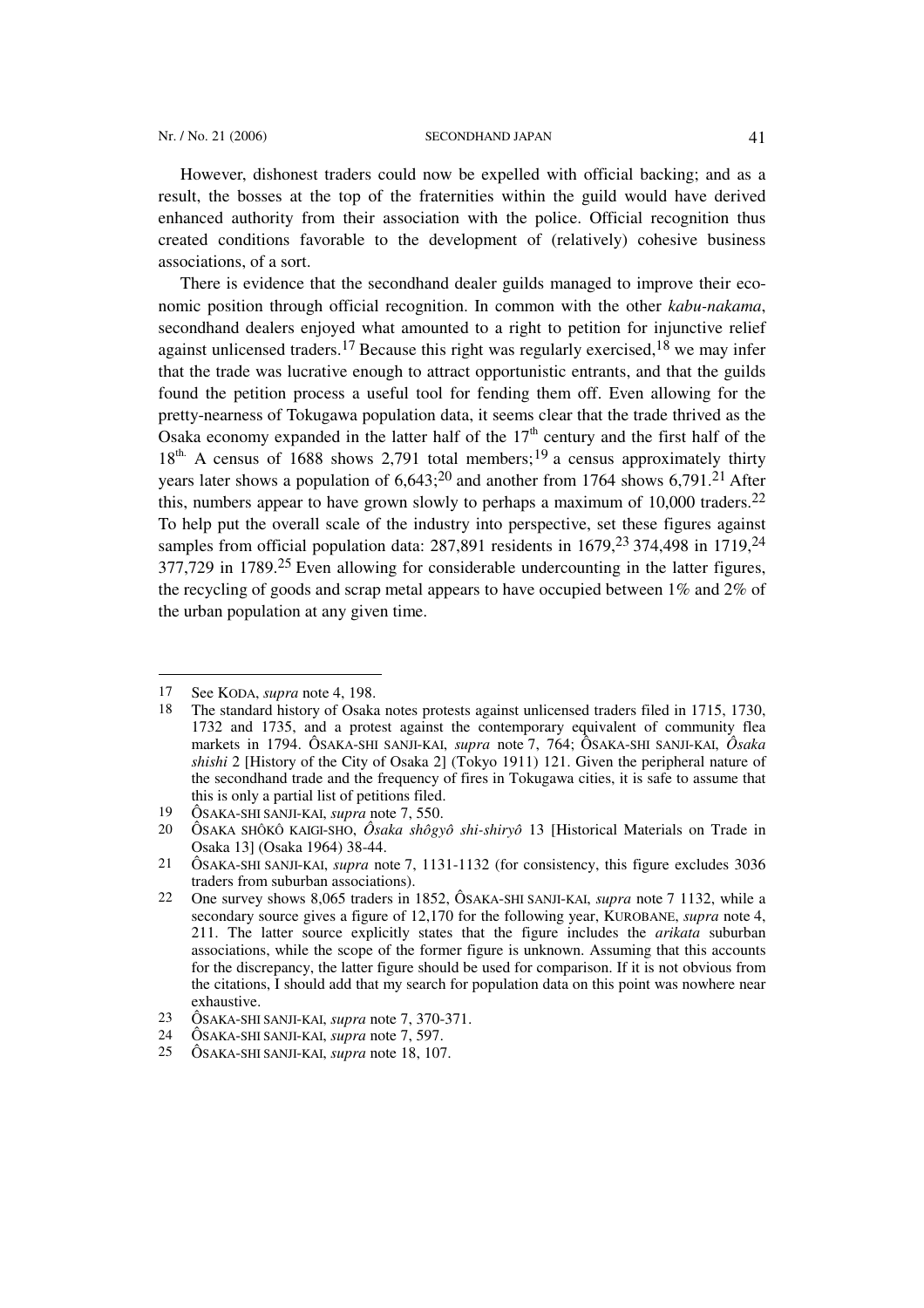These secondhand dealer guilds were early precursors to what later became known as *kabu-nakama*,<sup>26</sup> the guilds<sup>27</sup> of Tokugawa, which by the 19<sup>th</sup> century would swell to over one hundred institutions strong in Osaka. 28 Some would allow fluctuating membership, like the secondhand dealers' guilds.29 In other cases numbers would be restricted either by the police, or entry would be controlled by a more unified association.30 Each of the *kabu-nakama* would offer some service that required better coordination than could be achieved under the general rules of personal obligation recognized in *bakufu* courts. Restriction on entry, in one form or another, was the general means by which many of the later guilds achieved the internal discipline necessary to fulfill their charter undertakings to the government.<sup>31</sup> This formula fostered the development of more uniform and efficient commercial practices and rules of conduct, but it also depended on the enforcement of trade monopolies. Given the mixed foundations of these institutions, it is not surprising that Tokugawa ministers (and later their historians) would struggle to read their impact on economic behavior. Beneficial in the short term,

29 See KUROBANE, *supra* note 4, 163.

<sup>26</sup> See*,* e.g.*,* J. HIRSCHMEIER / T. YUI, The Development of Japanese Business, 1600-1973, (London 1975) 36-38; N. S. Smith, Materials on Japanese Social and Economic History: Tokugawa Japan (London 1937) 7-32; MIYAMOTO, *supra* note 13. The term *kabu-nakama* has a weak etymological connection with *kabu* meaning "corporate share". After the two guilds mentioned in the main text were formed, the interest represented by individual licenses to practice a restricted trade under charter regulations would come to be referred to as *kabu*. The licenses themselves each consisted of a wooden plaque (branded with the seal of the *kabu-nakama*) known as a *kabu-fuda*. In trades with restricted numbers, the plaques had value as property, and came to be traded and used as collateral. Much later, this term was seized upon by reformers as the best Japanese equivalent for the legal concept of "corporate share". Concerning *kabu-nakama* and *kabu-fuda* generally, see, e.g., KOKUSHI DAI-JITEN HENSHÛ I'IN-KAI (ed.), *Kokushi dai-jiten* 3 [Encyclopedic Dictionary of Japanese History 3] (Tokyo 1983) 522-525. For a description of events in the early days of the transition from guild-based commerce to corporate law, see ÔSAKA SHÔKÔ KAIGI-SHO, *Ôsaka shôgyô shiryô*, *Bekkan kaisetsu hen* [Historical Materials on Trade in Osaka, Special Interpretive Volume] (Osaka 1966) 179-180. For a more detailed discussion of events leading to the modern corporate form in Japan, see M. HAMADA, *"Kaisha" to no deai: bakumatsu kara meiji shoki* [Encounter with the Japanese Company: From the Times of the Shogunate into the Early Meiji Period], in: Hamada (ed.) *Nihon kaisha rippô no rekishi teki tenkai* [The Historical Development of the Japanese Company Legislation] (Tokyo 1999).

<sup>27</sup> In this article, the terms *kabu-nakama* and "guild" are used interchangeably.

<sup>28</sup> S. KODA, *Koda Shigetomo chosaku-shû* 2 [Koda Shigetomo Collected Works 2] (Tokyo 1972) 200 (noting over 100 guilds in a census of 1804, including one made up of 24 separate guilds counted as one); KUROBANE, *supra* note 4, 43-45 (giving an approximate list of 98 Osaka trade guilds active immediately before the abolition of 1842).

<sup>30</sup> KODA, *supra* note 28, 199.

<sup>31</sup> Procedurally, only fraternity elders had authority to submit petitions protesting against unauthorized competitors. KODA, *supra* note 28, 198. M. WEST, Private Ordering at the World's First Futures Exchange, in: Michigan Law Review 98 (2000) 2574 (offering detailed evidence on this point with respect to the guild of rice buyers at the forward trading market).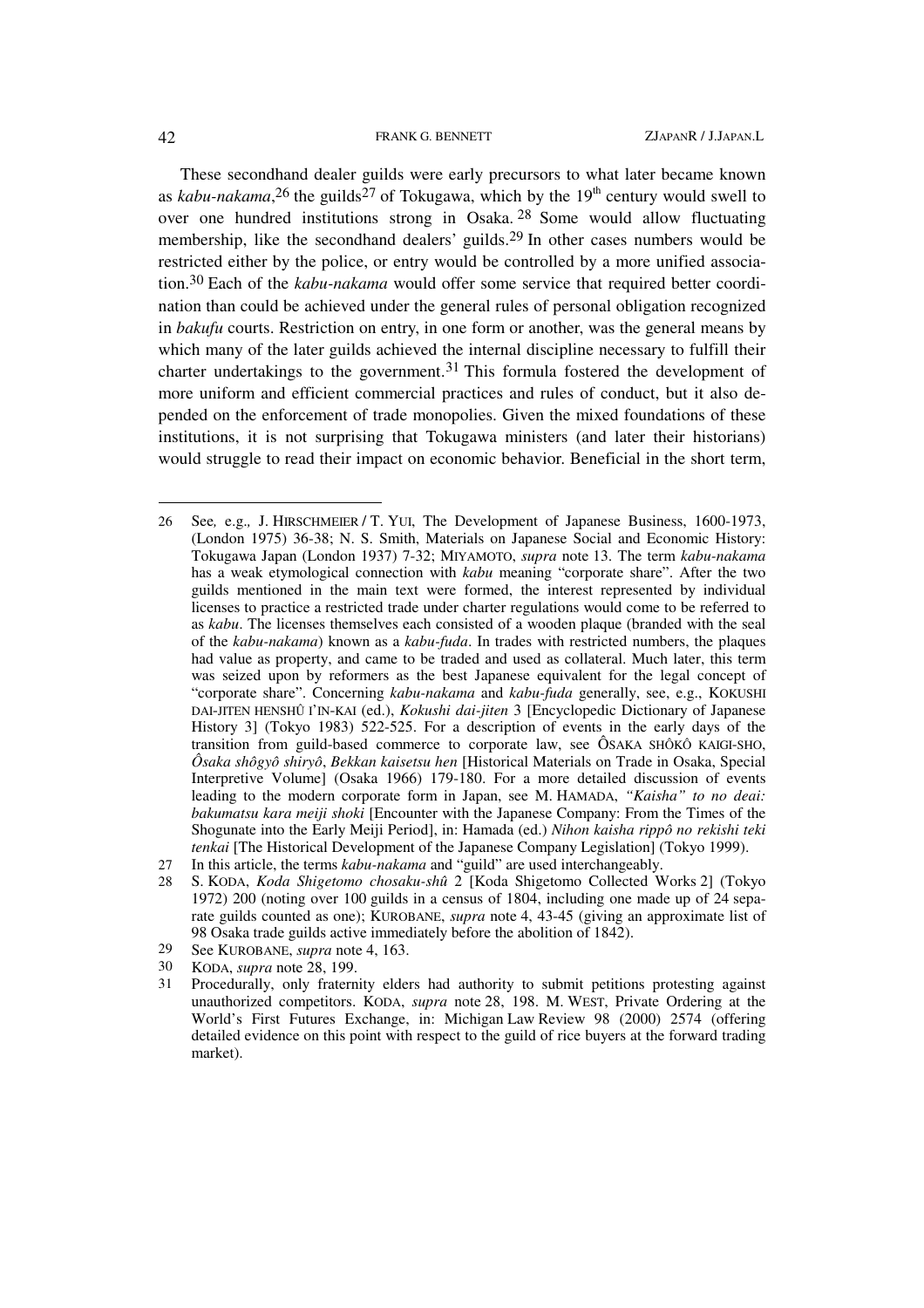l

with the passage of time these structures would come to show their grasping side, as Osaka merchants sought to exploit their dominant position in the increasingly varied Japanese trading system.32

In a separate development, an elaborate system for circulating lost item reports to used goods dealers emerged in the early  $18<sup>th</sup>$  century, in which internal control hierarchies of the trade were reinforced and exploited for regulatory purposes. Each fraternity within the guild was topped by a boss (*nanushi* in Edo, *toshiyori* in Osaka,). One boss was designated as the "duty boss" at any given time. When a lost item report was issued by the police, the duty boss would deliver copies to each of his fellows, each boss in turn would visit the city precincts (*machi*) 33 under his supervision, and deliver a copy to the fraternity's precinct heeler (*kumi no tsuki-gyôji*). The fraternity heeler, together with the precinct chief (*machi no tsuki-gyôji*) would visit each local trader of the fraternity, and inspect his records in search of an item matching the description given in the report. If none were found, the heeler and the chief would both affix their seals to the report over the name of the trader. Completed reports were passed back up the chain, ultimately arriving at the office of the duty boss, and from his hand to the police. If the item turned up in the course of this cascading inspection process, the report would be passed straight to the top of the guild hierarchy, and thence to the police.<sup>34</sup>

Although the Osaka guilds made considerable progress in commercial organization, the Tokugawa model of delegated rule-making was bound by an important constraint. Because rules were enforced through mutual monitoring, the rules worked far better when traders worked in close proximity to one another. Exchanges and auction centers depend on bringing traders together in any case, and delegated regulation was a good fit for these.35 But even secondhand dealers, if they offered credit terms to their customers, clustered together with others performing the same commercial role. In fact, clustering was practiced by most if not all licensed traders. This was well enough for Osaka, but it had implications for the legal order of greater Japan. It was not caprice that permitted

<sup>32</sup> Note that the variety bred of long stability also served to undermine their position as monopolists. See M. JANSEN (ed.), Cambridge History of Japan, Vol. 5 (Cambridge 1989) 151.

<sup>33</sup> Osaka was divided into three administrative districts (*kumi*), which were further subdivided into precincts (*machi*). A census of 1665 contains records for 549 precincts, with 247 in district *kita*, 241 in district *minami*, and 61 in district *tenman*. ÔSAKA-SHI SANJI-KAI, *supra* note 7, 370-371.

<sup>34</sup> This description is based on the detailed account of practice in Edo (now Tokyo) given in KODA, *supra* note 4, 153-154. The *shinabure* system was the subject of an order issued in Edo in 1698. SHIBUYA, *supra* note 4, 20. After a period of administrative experimentation, it settled into the form described in the main text by an order of 1723. KODA, *supra* note 4, 154. I have been unable to locate a reference for the exact date on which the system was introduced in Osaka, although there is no doubt that the system existed there as well. See Y. HIRAMATSU, *Kinsei keiji soshô-hô no kenkyû* [Study on the Law of Criminal Procedure in the Edo Period] (Tokyo 1960) 665-668; KUROBANE, *supra* note 4, 163, 168.

<sup>35</sup> Consider the methods of self-regulation used in the rice futures market, a detailed discussion of which can be found in WEST, *supra* note 31, 2574.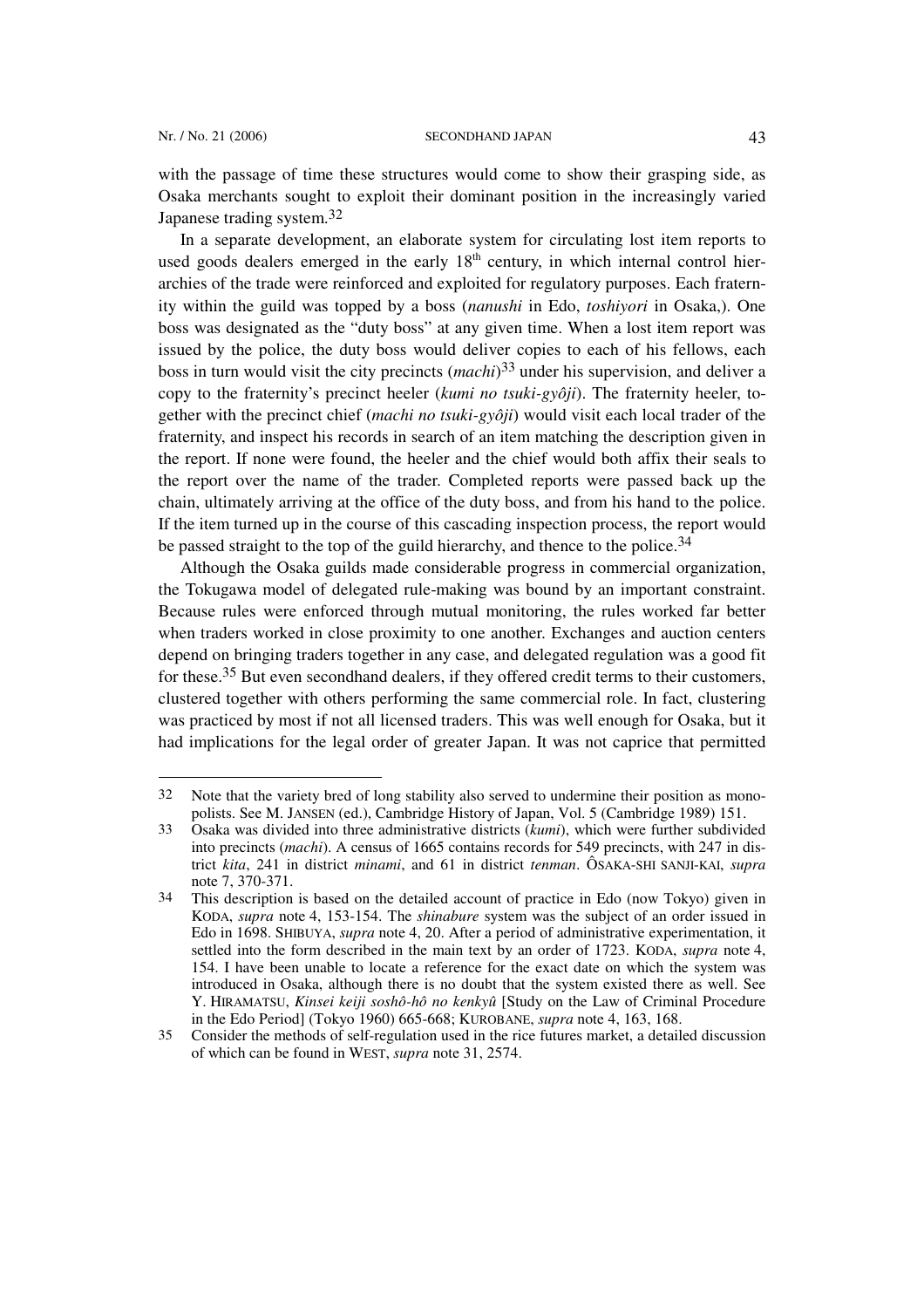Osaka alone, among the cities of central Japan, to surge ahead in the development of commercial institutions. The very foundation of those institutions demanded that there be a single locus for commercial activity.<sup>36</sup> Tokugawa commercial practice could not be adapted to a national economy without the introduction of far more intrusive modes of limiting membership and monitoring behavior. In the event, the first step that the government took in that direction was a firm step backward. In the year 1842, after 198 years of steady institutional development, and more than a decade before the arrival of Admiral Perry, every one of the *kabu-nakama* was abruptly abolished by government fiat.

### III. 1841 TO 1868

In 1842 and 1843, Japan was subjected to the "*Tenpô* Reforms", the last of four major Confucian back-to-basics disciplinary campaigns of the Tokugawa period. One of this reform's most important innovations was the abolition of the *kabu-nakama*, in 1842. They were not physically disbanded, but the critical buttresses of official recognition and government backing of restraints on entry were withdrawn.<sup>37</sup> In retrospect, this was an extremely peculiar move. It was made on grounds of competition policy; Japan was emerging from a period of famine, and the Osaka *kabu-nakama* were suspected of contributing to consumer price inflation by hoarding rice and other essential commodities.38 From a wider perspective, however, eliminating the institutions that backed up what passed for commercial law was an act of legislative madness. Osaka suffered a commercial implosion that lasted throughout the ten years that the abolition persisted.39

<sup>36</sup> This is by no means a novel point. See*,* e.g.*,* C. GEERTZ, The Bazaar Economy: Information and Search in Peasant Marketing, in: American Economic Review 68 (1978) 28; R.A. POSNER, A Theory of Primitive Society, With Special Reference to Law, in: Stigler (ed.), Chicago Studies in Political Economy (Chicago 1988) 149.

<sup>37</sup> ÔSAKA SHÔKÔ KAIGI-SHO, *supra* note 26, 178-181.

*Id.* 

<sup>39</sup> The order remained in force until 1851. See ÔSAKA-SHI SANJI-KAI, *Ôsaka shishi* 5 [History of the City of Osaka 5] (Tokyo 1911) 508. Two prominent English sources are in need of correction over the timing of the restoration order. First, the Cambridge History of Japan discusses the reforms at length, including the abolition of the *kabu-nakama,* but gives the impression that the abolition lasted for less than a full year, by inadvertently confounding the political momentum enjoyed by lawmakers with the laws they leave behind when they fall from grace. See JANSEN, *supra* note 32, 159. Second, a standard survey of Japanese legal history places the abolition in 1857 (the fourth year of the *Ansei* era), six years later than the actual date. C. STEENSTRUP, A History of Law in Japan until 1868 (Leiden et al. 1991) 149.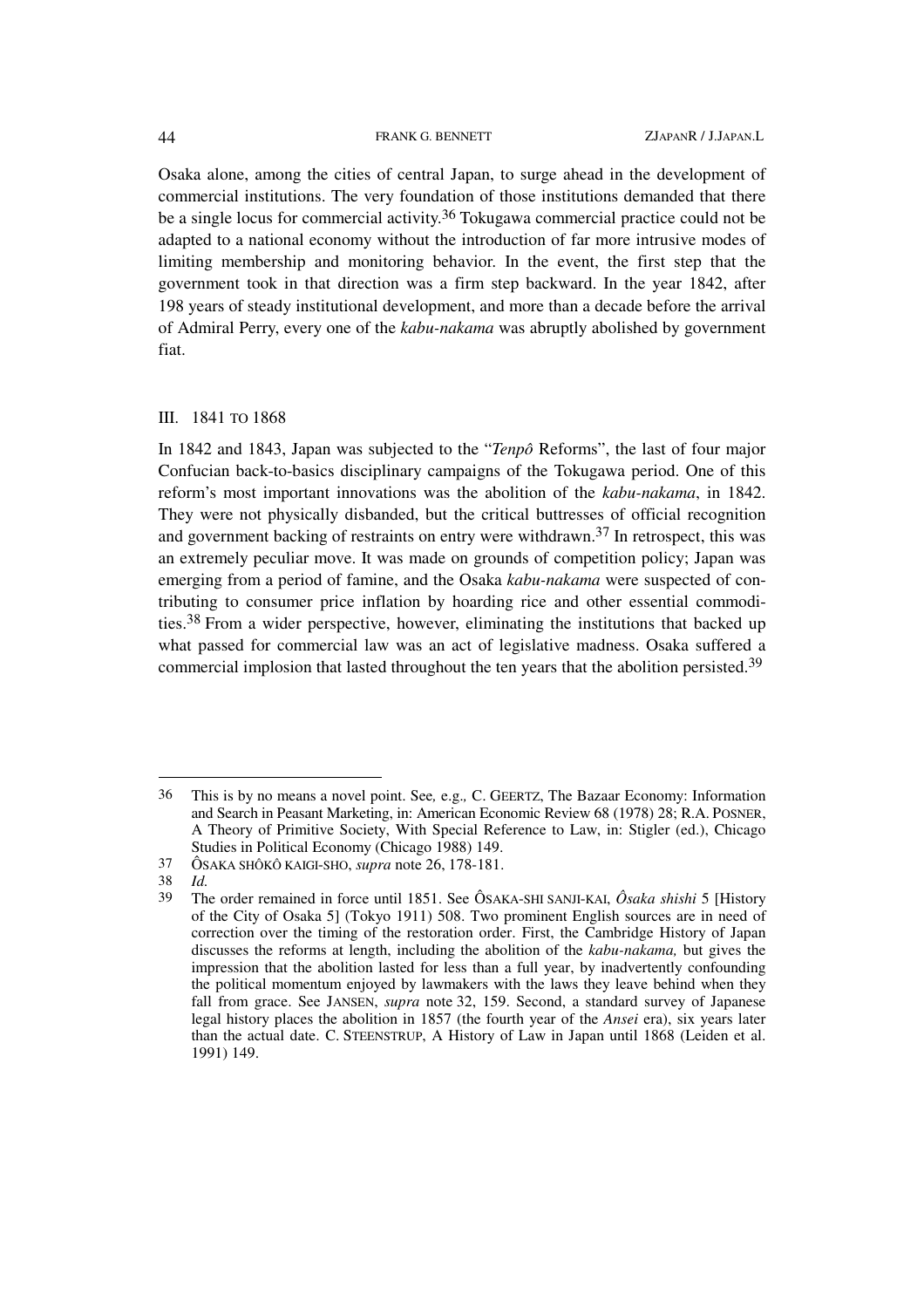Credit dried up, standards of commercial conduct deteriorated, and trade flagged. The price of rice continued to rise, as the general collapse of trust choked distribution channels.40 Despite its significance, the abolition of the guilds has raised scant notice in overseas accounts of Japanese legal history.41 In one sense, this is not surprising; in the face of the opening to external trade that began in  $1858$ ,  $42$  the Osaka guilds were doomed; and lawyers do abhor a loser. Even historians typically have little to say about the *kabu-nakama* that is not disparaging.43

However, dinosaurs though the Osaka guilds may have been, the timing of their extinction had important implications for the process of law reform in the Meiji era. Policy makers were able to draw upon domestic experience of sophisticated commercial institutions,44 and commercial actors themselves had a thirst for a more stable business environment. At the same time, a return to delegated rule-making through a revived system of *kabu-nakama* was not possible, because the glue of trust binding government and guild had evaporated.45 Finally, the *kabu-nakama* as institutions, having been faced down by the now-defunct Tokugawa administration, started from a zero-base position vis-à-vis the Meiji reformers. It is worth noting that these very conditions – rapid legal change in the presence of commercial sophistication and in the absence of powerful distributional coalitions – are particularly favorable to rapid economic development.<sup>46</sup>

The significance of all this for secondhand dealers was that the suspension order of 1842 triggered a sea change in their relationship to what would in due course become the state. The aim of the abolition was to shake up guilds that had been abusing their privileges. Until that point, there had been little at the level of law to distinguish one

<sup>40</sup> See ÔSAKA-SHI SANJI-KAI, *supra* note 39, 508; ÔSAKA SHÔKÔ KAIGI-SHO, *supra* note 26, 178-181.

<sup>41</sup> The sole reference in English of which I am aware in the legal literature is contained in STEENSTRUP, *supra* note 39, 149 (but see corrigendum *supra* note 39). A recent study of the forward market run by the *kabu-nakama* of rice traders follows its development into the early years of Meiji, but neglects mention of the abolition. WEST, *supra* note 31, 2574, 2614. This and two other forward trading markets are known to have been seriously affected by the abolition. ÔSAKA SHÔKÔ KAIGI-SHO, *supra* note 26, 178-181.

<sup>42</sup> JANSEN, *supra* note 32, 271-284.

<sup>43</sup> See*,* e.g.*,* E.S. CRAWCOUR, Changes in Japanese Commerce in the Tokugawa Period, Journal of Asian Studies 22 (1963) 387, 397, reprinted in: Hall / Jansen (eds.), Studies in the Institutional History of Early Modern Japan (Princeton 1968) 189, 199.

<sup>44</sup> See WEST, *supra* note 31 (futures markets existed); M. RAMSEYER, Thrift and Diligence: House Codes of Tokugawa, in: Monumenta Nipponica 34 (1979) 209-230 (analogs to corporations existed); MIYAMOTO, *supra* note 13, 325 (rules of commerce existed); ÔSAKA SHÔKÔ KAIGI-SHO, *supra* note 26, 178-181 (the *kabu-nakama* were the kingpin at the center of all of the above).

<sup>45</sup> In the event, government did not try. The Shogunate restoration order of 1851 refused support for restraints on entry. See ÔSAKA SHÔKÔ KAIGI-SHO, *supra* note 20.

<sup>46</sup> See M. OLSON, The Rise and Decline of Nations (New Haven et al. 1982).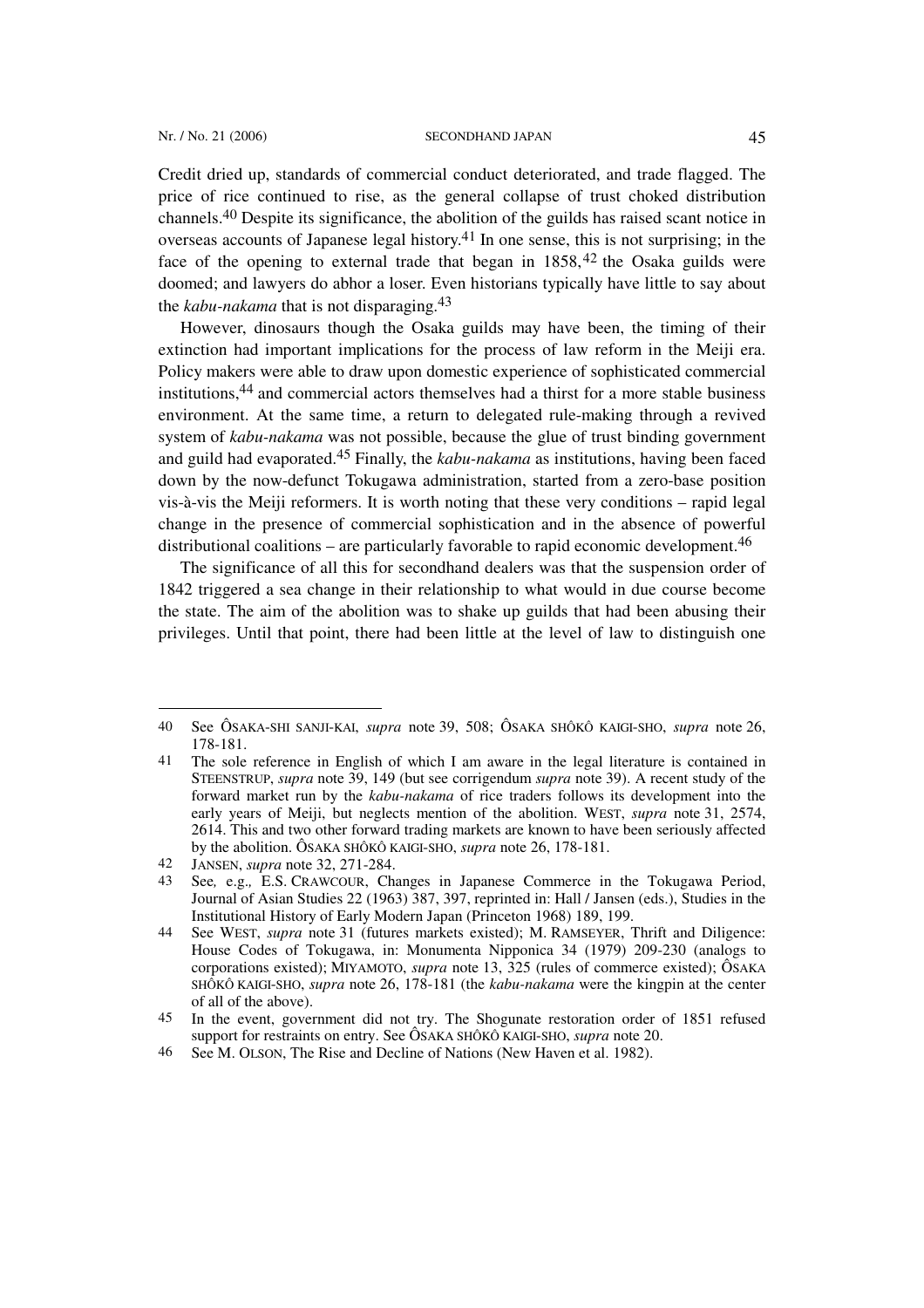officially sanctioned guild from another. All were backed up by enforceable exclusive rights to trade; all paid fees for those rights; and all were largely left to their own devices with respect to their internal governance.47 But ministers hesitated over the treatment to be meted out to secondhand dealer and pawnbroker guilds, because the firmly established system for suppressing theft depended on their existence.48 When the abolition of the pawnbroker and secondhand dealer guilds in Osaka finally was confirmed by an order issued on 28 May 1842, it brought with it a new set of procedures – this time imposed, not agreed. The order declared the following rules:49

- Dealers were subjected to an affirmative duty to confirm the identity and address of sellers, and to report suspicious items to the police.
- Dealers were required to keep a register of all goods purchased in a register with pre-numbered pages to protect against forgery, and to keep them ready for inspection at any time.
- Procedures for the search of registers for lost or stolen articles were formalized.

The significant difference in this regime is that it had individual dealers responding directly to the police. How well it worked as a crime control measure in Osaka, particularly as it was not accompanied by a licensing scheme, is doubtful; but these rules remained in effect throughout the period of abolition. When the rights of the *kabunakama* were partially restored in  $1851$ ,<sup>50</sup> the transaction recording requirement was scrapped, and lost article reports again came to be circulated directly to the professions through their internal structures.<sup>51</sup>

47 The *O-sadamegaki hyakka-jô*, a reference compendium of laws first prepared and circulated under the Shogun Tokugawa Yoshimune in 1742, formalized this position: When a number of persons are co-signatories of a deed (*i.e.* a contract) for the execution of

 $\overline{\phantom{a}}$ 

some undertaking, and a suit regarding the division of profits amongst the joint signatories is brought by any of them against the others, such a suit is not to be entertained, being a matter of company adjustment (*nakama no koto*). (Customary)

*O-sadamegaki hyakkajô*, art. 33, prov. 3, translated in: J.C. HALL, Japanese Feudal Law (Washington 1911) 185-86.

<sup>48</sup> See ÔSAKA-SHI SANJI-KAI, *supra* note 18, 532-38. The initial orders canceling guild privileges were published on 13, 23 and 26 December 1841, and on 14 March 1842. But an order two days after the last of these, on 16 April 1842, placed the cancellation on hold for 24 guilds, including pawnbrokers and secondhand dealers. Final orders for these two particular trades, calling for the cancellation of their privileges but with provision for regulation of their activities, were issued in Osaka on 28 May. On 3 June 1842, the dissolution of the *kabu-nakama* was driven home by an order abolishing the position of elder for all guilds.

<sup>49</sup> ÔSAKA-SHI SANJI-KAI, *supra* note 18, 704-705.

<sup>50</sup> See *supra* note 26.

<sup>51</sup> ÔSAKA-SHI SANJI-KAI, *supra* note 18, 876-877.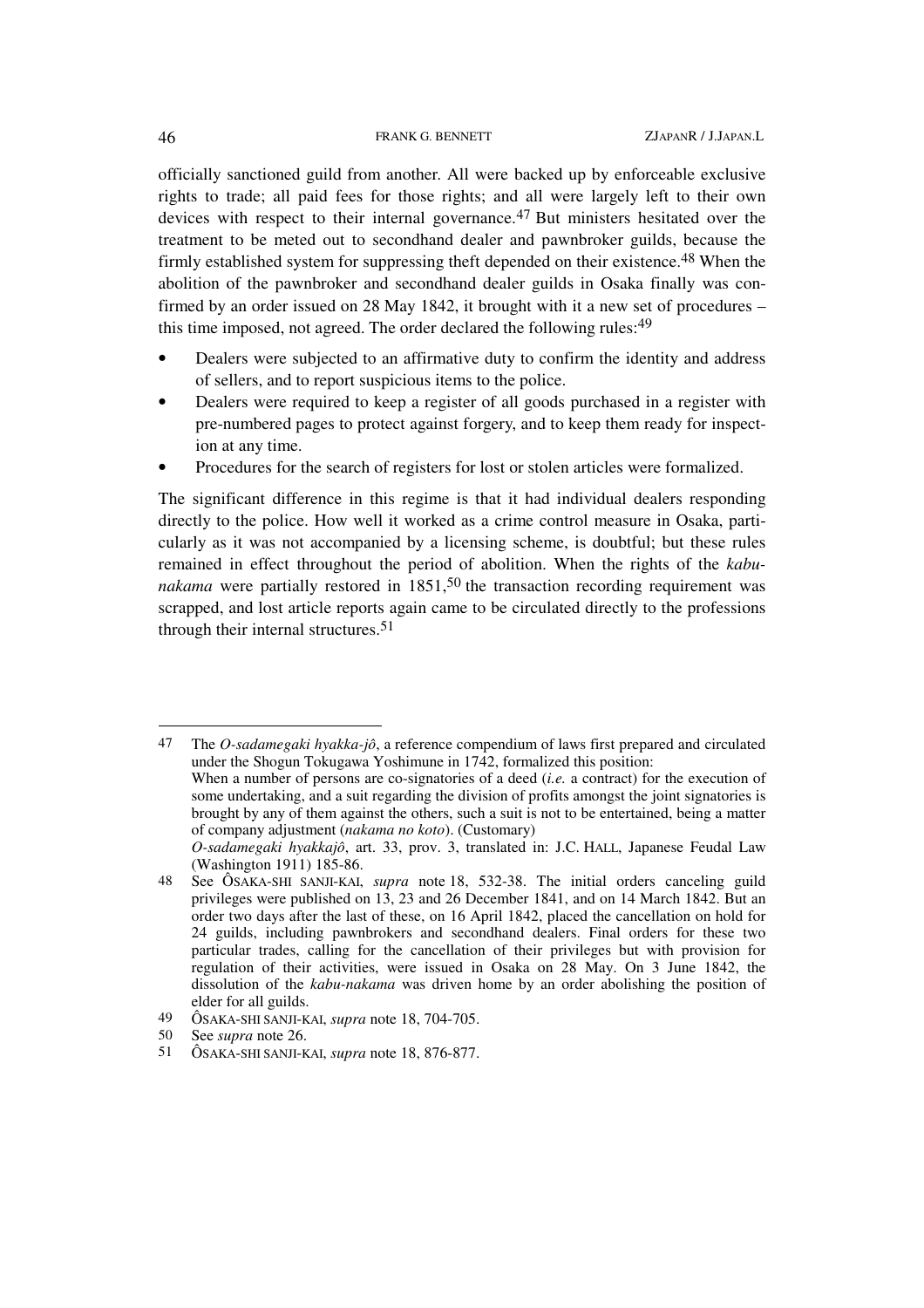l

### IV. 1868 TO 1895

Inter-regional tension and disagreement among Japan's elites over the proper stance toward the foreign threat led to an increasingly violent struggle for authority between Tokugawa and royalist factions between 1863 and 1868. This period culminated in victory by the royalists. Assumption of authority by the new regime<sup>52</sup> was followed by the accession of a new emperor, and the presentation to the Emperor of a "Charter Oath" of five principles, in April of 1868. The Meiji era, signifying the period of his reign, would last until 1912, and would see a flood of reforms that transformed the institutions of national government, local government, and civil society.

Commercial matters in the early period of the Restoration were coordinated by a new "Center for Commercial Law" established by the government. The Center's first action with respect to the guilds of Osaka was to confirm the status quo, in March of 1867.53 This was followed by an order, the *Shôhô dai'i*, which proclaimed that under the new government, there would be no restraints on entry, and no taxes payable by the guilds. The Center arranged for the submission of guild membership registers on June 9, and in July the decision was made to issue new membership certificates (*fuda*). For the eight months from July 1868 through February 1869, the newly established Osaka court<sup>54</sup> issued permits to the members of 448 organizations that put themselves forward as *kabu-nakama*. 55 Finally, on April 14, 1882, the government issued an order formally abolishing these commercial associations.<sup>56</sup> After this point, the guilds survived only as voluntary trade associations.57

<sup>52</sup> The reform process of the Restoration government began in advance of the Restoration itself. *Hôrei Zensho* (the Japanese statutory series analogous to Statutes at Large in the U.S., or to Halisbury's Laws in the U.K.) dates from the  $10^{th}$  month of the third year of the Keiô era (1867). The Osaka Court was established by Order no. 59 on January 27, 1868. It is customary among historians to date the period of reform from the Charter Oath. See, e.g., ISHII, *supra* note 1, 98.

<sup>53</sup> As the government had borrowed money from banking institutions organized as *kabunakama*, abolition was not an option.

<sup>54</sup> The order under which "city courts" were established following the restoration of rule under the Emperor was one of the earliest acts for which the new government put itself on record. Order no. 59, January 27, 1868.

<sup>55</sup> A list of the 448 guilds issued with Meiji licenses is reproduced in KUROBANE, *supra* note 4, 45-55.

<sup>56</sup> This account of events is drawn from ÔSAKA SHÔKÔ KAIGI-SHO, *supra* note 26, 179-180.

<sup>57</sup> ÔSAKA SHISHI HENSAN-SHO (ed.), *Ôsaka shishi shiryô* 51 [Historical Materials on the History of the City of Osaka 51] (Osaka 1998) 120-122, 137-139. But see SAKAI KOBUTSU-SHÔ KUMIAI, *Sakai kobutsu-shô kumiai 50 nenshi* [Fifty-year History of the *Sakai* Used Goods Trade Association] (Sakai 1936) 6-8 (reproducing a similar regulation from the neighboring city of *Sakai*, which charges dealers with an affirmative duty to report stolen goods (and offending colleagues), and providing for suspension of the right to do business for knowingly purchasing stolen goods; *Sakai* merged with Osaka in 1881).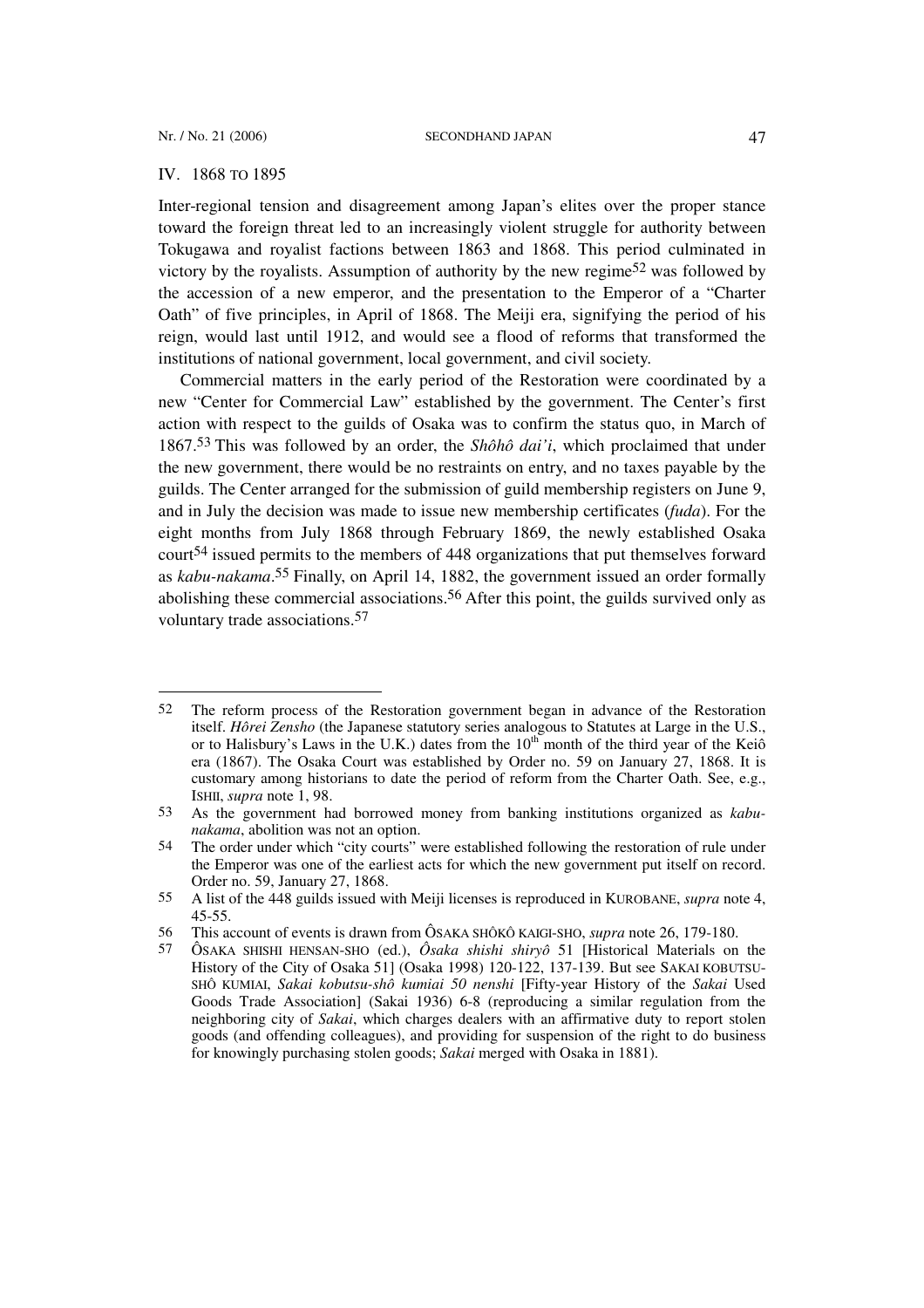Other changes came thick and fast in the early years of Meiji administration. In addition to establishing a national network of courts, the new regime moved swiftly to replace feudal land entitlements with alienable rights of ownership,58 to eliminate restraints on personal mobility,<sup>59</sup> and to abolish the feudal-era caste system.<sup>60</sup> The former *kabu-nakama* began to lose ground with the expansion of inter-regional trade that resulted from these and other liberalizing reforms. The consequences of market expansion for the secondhand trade – hardly a field in which fortunes were waiting to be made at the time – were probably not particularly severe. But the same cannot be said of policing. The lifting of travel restrictions instantly gave rise to an interregional market for stolen goods. Even if the Osaka police attempted to enforce the Tokugawa regulatory practices of compulsory record keeping and the circulation of lost item reports, stolen goods could now easily be sold into other markets.

Clear evidence of the effect of market expansion on crime was available to the government of the time. The data relevant to the used goods trade, which unfortunately cover only the years 1877 through 1887, are shown in *Table 1* (on the opposite page). These numbers give a rare glimpse, if an imperfect one, of the relationship between thievery and the regulation of the market for used goods. At the beginning of the series, Japan had no national regime for the regulation of trade in used goods. The critical figures are those for the number of items of clothing stolen. Formal clothing was one of the most common personal assets of significant value at the time of the Meiji Restoration, and this accounts for its presence as a separate category in early crime statistics.<sup>61</sup> Clothing is of interest in the present connection because a thief must sell it (or pawn it) in order to benefit from the theft.

The first four years in the series show an average year on year increase of 9.5% in the volume of clothing theft. This trend may be read as an adjustment in progress. Naturally, theft of all kinds will have risen following the lifting of the travel restrictions imposed by the former regime; theft is a business like any other, and opportunities to profit from it naturally increase when more people are allowed to move about and mix with one another. The trend flattens in 1882 and 1883; but in 1884, the number of stolen articles of clothing plunges by 40%. This may be taken to be a simple statistical variation. But given the relatively steady rise in the total number of burglaries over the same period, it is probable that something happened in 1884.

<sup>58</sup> ISHII, *supra* note 1, 109-110.

<sup>59</sup> *Id.* 

<sup>60</sup> *Id*.

<sup>61</sup> This was also apparently true of the pawnbroking trade in early  $19<sup>th</sup>$  century New York. J.P. CASKEY, Fringe Banking: Check-Cashing Outlets, Pawnshops, and the Poor (New York 1994) 17, citing R. FOULKE, The Sinews of American Commerce (New York 1941) 118, citing in turn MATTHEW CAREY, Public Charities in Philadelphia, in: Carey, Miscellaneous Essays, printed for Carey and Hart (Philadelphia 1830) 160.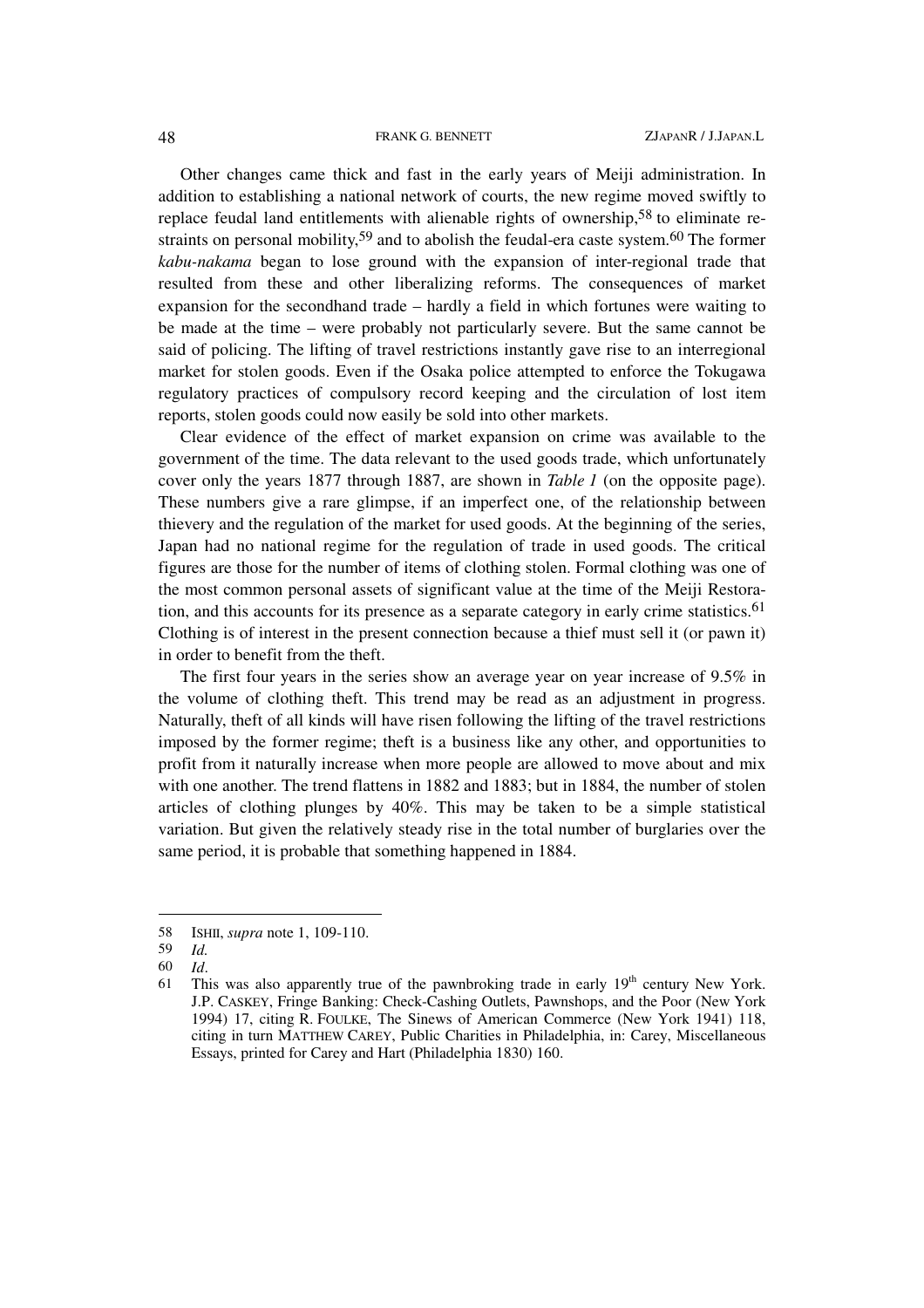l

| Items of Stolen Clothing, 1877 to 1886 |                   |                  |                      |                     |                     |
|----------------------------------------|-------------------|------------------|----------------------|---------------------|---------------------|
| Year                                   | <b>Burglaries</b> | Cash<br>(Stolen) | Clothing<br>(Stolen) | Clothing<br>(Ret'd) | (ClR/CIS)<br>$*100$ |
| 1877                                   | 171,723           | 447,680          | 485,614              | n/a                 |                     |
| 1878                                   | 194,150           | 509,804          | 534,142              | n/a                 |                     |
| 1879                                   | 128,365           | 634,897          | 572,528              | 7,222               | $1.2\%$             |
| 1880                                   | 234,004           | 744,678          | 630,815              | 14,418              | 2.2%                |
| 1881                                   | 219,602           | 804,909          | 701,875              | 13,759              | $1.9\%$             |
| 1882                                   | 203,581           | 831,650          | 599,568              | 5,165               | 0.8%                |
| 1883                                   | 207,664           | 716,787          | 612,963              | 5,737               | $0.9\%$             |
| 1884                                   | 207,244           | 626,223          | 358,723              | 2,017               | $0.5\%$             |
| 1885                                   | 363,768           | 624,034          | 455,477              | 2,747               | $0.6\%$             |
| 1886                                   | 374,011           | 590,900          | 602,965              | 2,358               | $0.3\%$             |
| 1887                                   | 297,176           | 552,827          | 537,213              | 2,329               |                     |

*Source:* NAIKAKU TÔKEI-KYOKU, *Nihon teikoku tôkei nenkan* 8 [Statistical Yearbook of the Japanese Empire 8] (1889) 590, Table 259. (n/a = Data not available)

That something was almost certainly the Used Goods Business Oversight Ordinance of 1884, Japan's first national law governing the secondhand trade.<sup>62</sup> The movement in thefts of clothing, set against the more stable trends in the total number of burglaries and total amounts of cash stolen, strongly suggest that this law had a discriminate impact on the behavior of thieves. The terms of the law itself suggest how this could have happened.

<sup>62</sup> *Kobutsu-shô torishimari jôrei*, *Daijôkan* proclamation no. 50, 28 Dec. 1883 (hereinafter cited as "1884 Ordinance"). The Ordinance took effect on 1 February 1884, and provincial governments were primed for its implementation. See ÔSAKA-SHI (ed.), *Meiji taishô ôsaka shi shi 6* [History of the City of Osaka in the Meiji and Taishô Periods 6] (Tokyo 1933) 696-697 (reproducing the Osaka *Kobutsu-shô torishimari saisoku*, local regulations promulgated under the Ordinance on January 14, 1884, to become effective on February 1, 1884).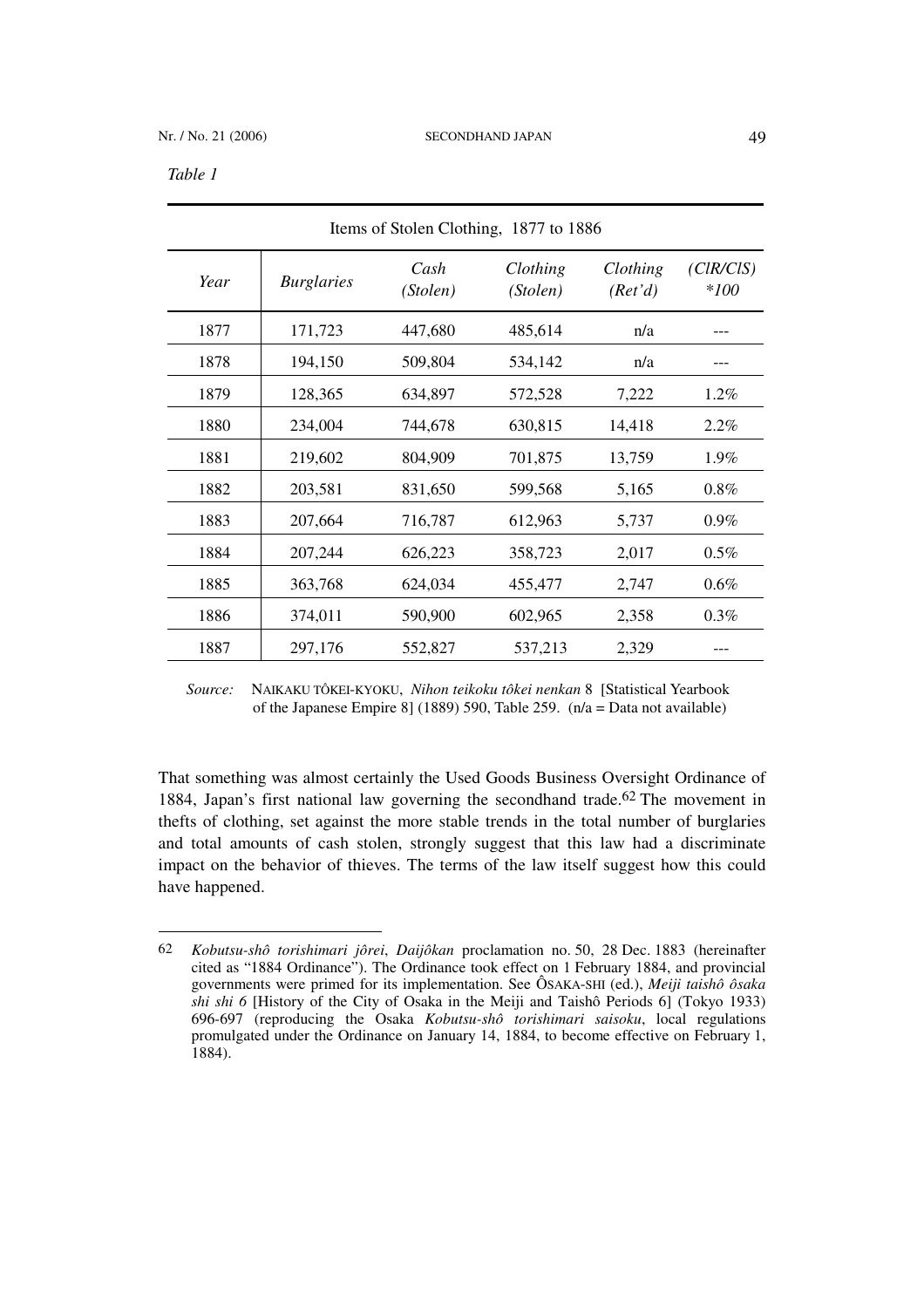The 1884 Ordinance imposed a uniform nationwide licensing requirement on traders dealing in a laundry list of used goods: tools, books, paintings and calligraphy, clothing, scrap metal, and coins.<sup>63</sup> Traders were required to keep records of their transactions for reference by the police.64 For good measure, they were prohibited from trading with unknown persons,  $65$  those convicted of theft or fraud offenses,  $66$  or those controlling goods as household servants or as representatives of certain institutions.67 Restraints were placed on where trading in used goods could take place.<sup>68</sup> The practice of *shinabure* was revived,<sup>69</sup> and police were given explicit authority to enter the premises of traders at will to inspect and seize goods or attach records for inspection.70 Nothing new for Osaka here; these measures had all been used previously, in the *Tenpô* reform period or before. Uniform nationwide application was, of course, another matter.

The Ordinance introduced two additional measures of particular interest. The first was a restraint on inter-regional trade:<sup>71</sup>

ARTICLE 9

(1) When a used goods trader intends to send goods to another prefecture or to receive goods from another prefecture, the trader must provide a list of the goods concerned to the police station having jurisdiction over his business.

Police officers may, as appropriate, open such shipments, inspect their contents, and seize them. However, the cost in such cases shall be born by the recipient.

This reflects a clear understanding that rising levels of theft were a direct result of market expansion. Lacking the institutional infrastructure and resources to police the market nationwide at this early point, the government gave police the power to cut markets down to size. As noted above, this strategy appears to have been remarkably effective, at least in the short term.

The second novelty in the Ordinance is a provision for probationary treatment, or "special oversight". Traders convicted of violating the provisions of the Order were subjected to a special regimen:<sup>72</sup>

<sup>63</sup> *Id.* art. 2. This list was presumably intended to encompass all then-significant areas of the secondhand trade.

<sup>64</sup> *Id*. art. 3.

<sup>65</sup> *Id.* art. 4.

<sup>66</sup> *Id.* art. 6.

<sup>67</sup> *Id*. art. 5.

<sup>68</sup> *Id.* art. 7.

<sup>69</sup> *Id*. arts. 10 & 11.

<sup>70</sup> *Id.* art. 13.

<sup>71</sup> *Id.* art. 9.

<sup>72</sup> *Id.* arts. 16, 17 & 18.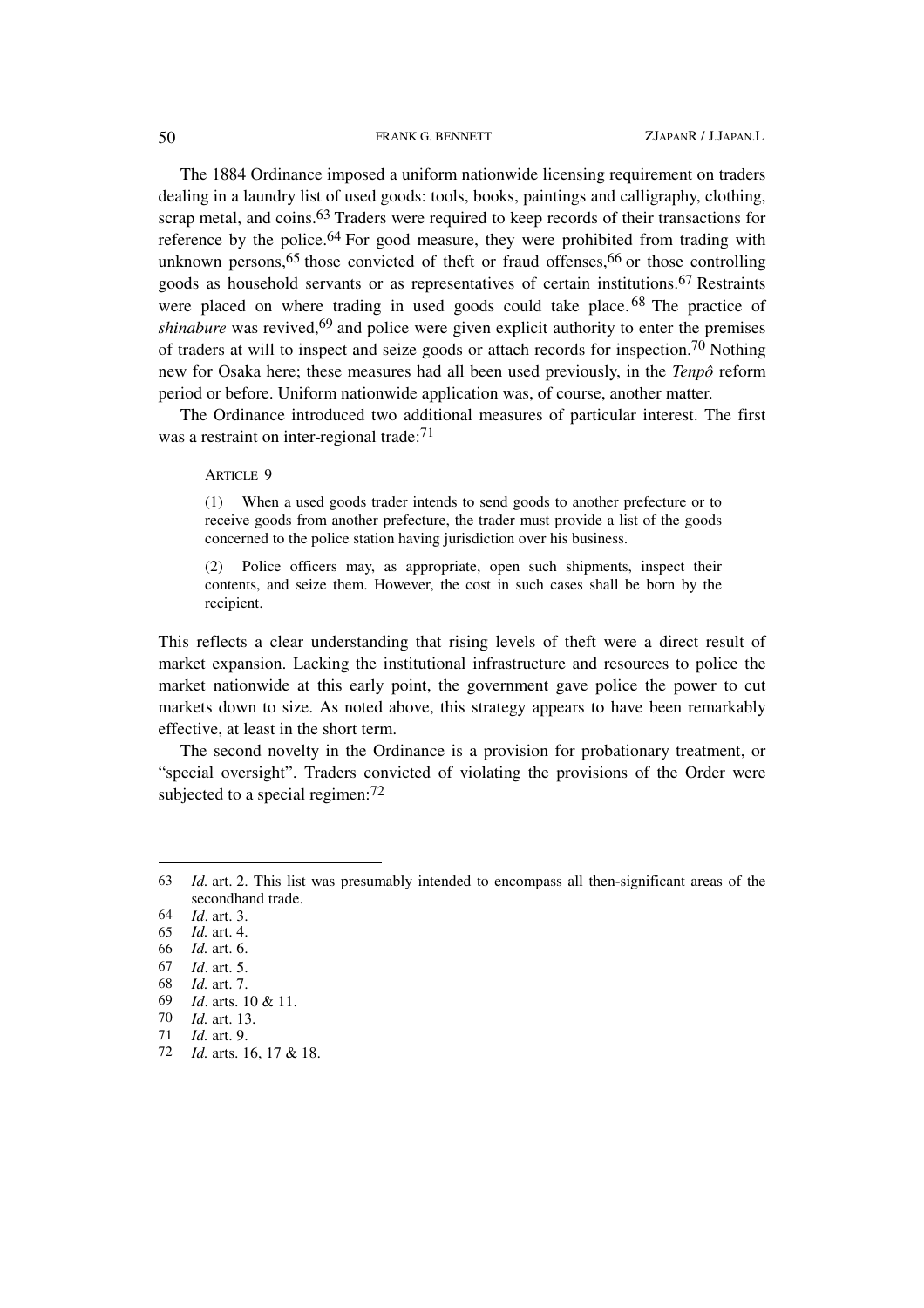ARTICLE 16

A trader subject to special oversight must abide by the following conditions:

- 1. He must record, with respect to every article acquired through purchase or trade, the name, address and age of the seller, a physical description of the article acquired, the purchase price and the date and time of the sale.
- 2. He must not purchase or trade for articles in connection with business between sunset and sunrise.
- 3. He must hold any articles acquired by purchase or trade from anyone not involved in trade, in the condition in which they were received, for a period of five days.
- 4. When he sells or trades away articles, he must record a description of the article sold, the price, the date and time of the sale and, if known, the name, address and age of the buyer or transferee.
- 5. Once each month, he must submit his records of articles bought, sold and traded to the police having jurisdiction, for inspection.
- 6. He must receive the permission of the police having jurisdiction before moving house, traveling, or taking in lodgers.

This is a specific deterrence and rehabilitation measure, again aiming to preserve the utility of existing (Tokugawa-era) policing methods in a new, less regimented environment. Nonetheless, the Order signaled a clear break with the self-regulatory approach of the Tokugawa regime. The power to grant and to revoke licenses, formerly shared at the local level with trade associations, was now taken over entirely by state authorities.<sup>73</sup> The procedural framework for anti-theft regulation was also taken over by the state. As a consequence of this shift to a uniform, market-wide monitoring framework, the Ordinance set up explicit standards of conduct, not only for traders, but also for the local police, both of which were enforceable through the national courts. This had two readily identifiable effects on police work. First, as *Table 1* (*supra* p. 49) suggests, it likely motivated thieves to avoid licensed dealers when selling on stolen goods, because of the more rigorous monitoring to which they were subjected. Second, review in national courts imposed a check on the extent of police authority; the first appellate case arising under the Ordinance operated to constrain the scope of police authority.<sup>74, 75</sup>

<sup>73</sup> *Id.* art. 2.

*Daishin'in*, in: Hanketsu-roku 29 (1884-1887) 541 (The case was an appeal by the prosecutor from a judgment in the *Matsuyama* Petty Criminal Court in *Ehime* Prefecture, dismissing the charge against Eijirô Mishima, a used clothing trader. Mishima had purchased a woman's kimono from one Kumayoshi Moriyama who, it emerged, was listed in police records as having been convicted under Article 399 of the Criminal Code. Mishima was charged under Article 6 of the Used Goods Trader Oversight Ordinance, making it a criminal offense to receive goods from anyone previously convicted of theft or fraud. The Supreme Court, upholding the trial court judgment, interpreted the provision to require actual knowledge of the individual's criminal record.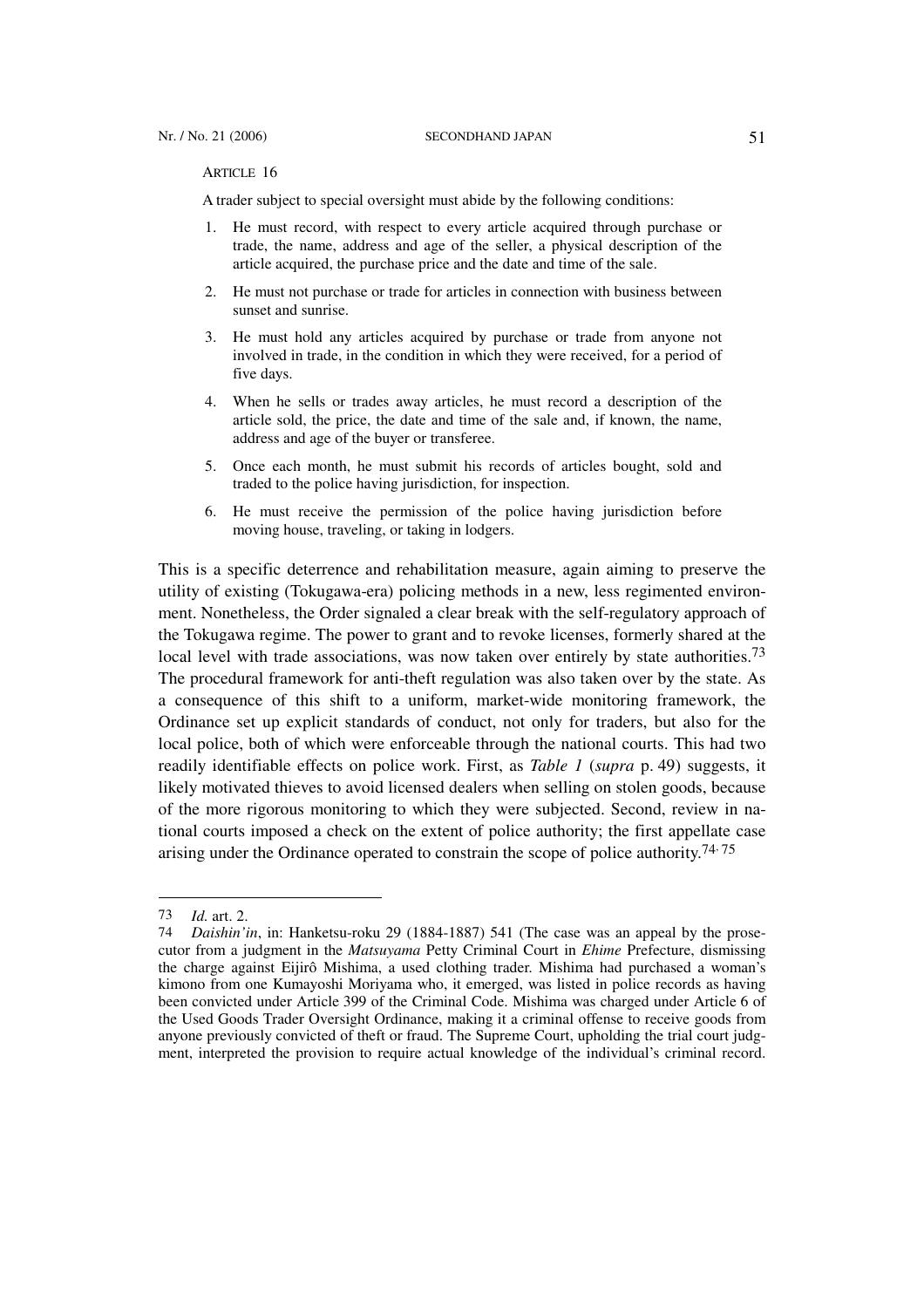The Ordinance held sway for 12 years, yielding in 1895 to the Used Goods Trader Oversight Act and its associated regulations, to be treated in the second part of this Article.76

## V. CONCLUSION

It is commonly observed that at the beginning of the Meiji era, Japan had the benefit of a well-trained administrative elite, a high literacy rate in the general population, and a long tradition of stable government. The situation was rather different in 1645, when the Osaka police first undertook to regulate the secondhand trade. Early Tokugawa was a rougher time, and the early charters were addressed to organizations which were in some ways more lawless than any that exist in Japan today. In fact, scarcity of law was a boon to the policy of policing theft through dealer associations.

The same distrust that encourages traders to cluster together, and to make exceptional efforts to monitor one another, lends itself to exploitation by the police for policing purposes. Because the police and the courts of the time did not ordinarily recognize rules of collective or corporate action, chartered traders were able to offer a more efficient market for used goods than their ragtag competition. Because police supervision was heightened within this specific market, thieves could be expected to divert a proportion of their takings to other channels. Because efficient markets were scarce, this depressed the value of stolen goods, which in turn reduced the attraction of thievery as a vocation. And, other things being equal, in a society with fewer thieves, property rights have greater value; "everybody gets a share".<sup>77</sup>

This delicately balanced system of monopoly trading rights and monitoring, like much else from the Tokugawa era, was severely undermined by the Meiji reforms. The shadow of its form, however, would continue into the age of the Internet.

The prosecutor's argument that entry of the individual's name on the list of convicted persons maintained by the police should communicate constructive knowledge was rejected.)<br>75 1884 Ordinance, *supra* note 62, art. 6.

<sup>75 1884</sup> Ordinance, *supra* note 62, art. 6.

<sup>76</sup> *Kobutsu-shô torishimari-hô*, Law No. 13, March 1895; *Kobutsu-shô torishimari-hô saisoku*, Home Ministry Order No. 8, July 1895) (hereinafter cited as "1895 Act" and "1895 Regulations" respectively).

<sup>77</sup> J. HELLER, Catch-22 (New York 1961).